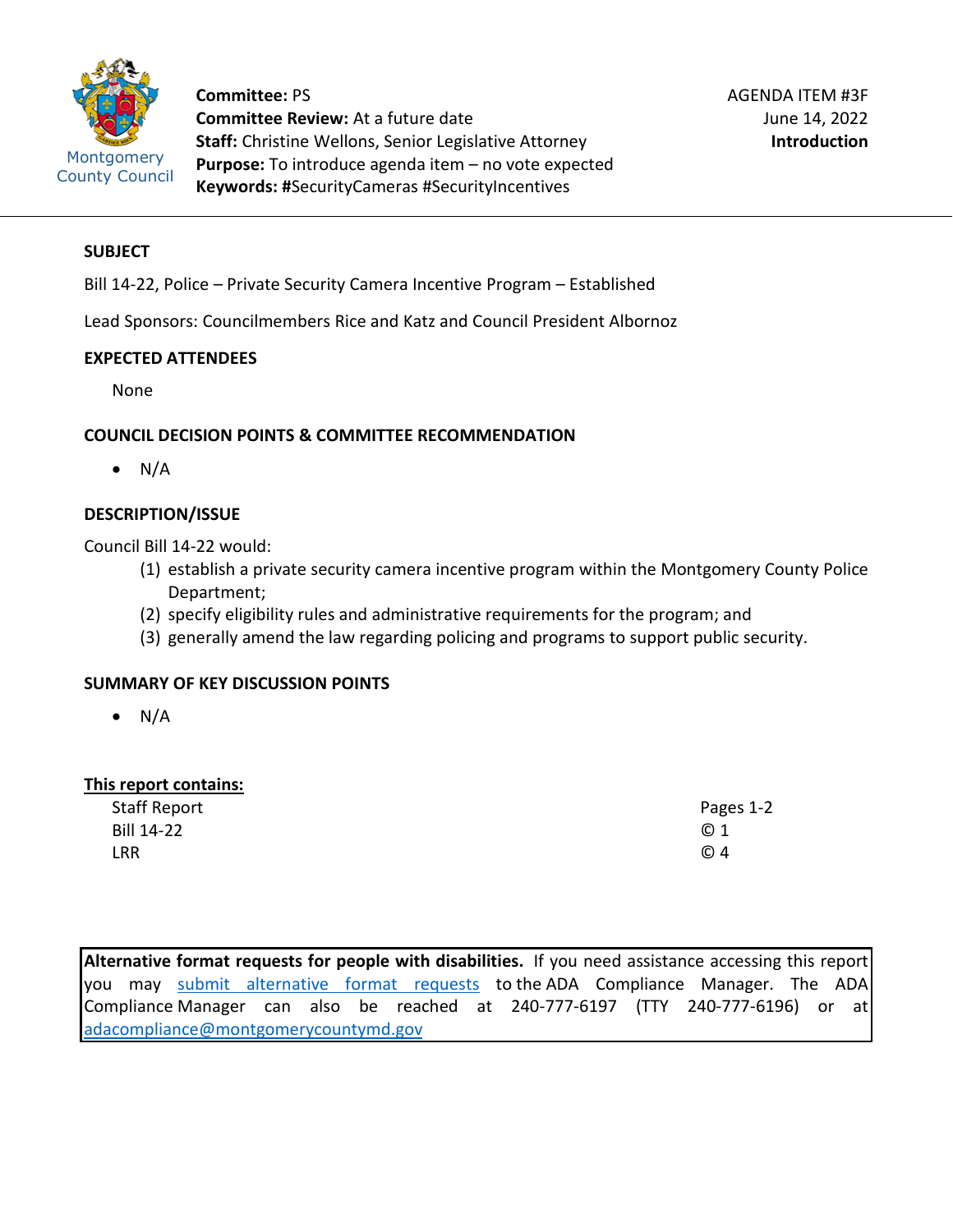Agenda Item #3F June 14, 2022 **Introduction**

# **M E M O R A N D U M**

June 9, 2022

TO: County Council FROM: Christine Wellons, Senior Legislative Attorney SUBJECT: Bill 14-22, Police – Private Security Camera Incentive Program – Established PURPOSE: Introduction – no Council votes required

Bill 14-22, Police – Private Security Camera Incentive Program – Established, sponsored by Lead Sponsors Councilmembers Rice and Katz and Council President Albornoz, is scheduled for introduction on June [1](#page-1-0)4, 2022. A public hearing is tentatively scheduled for July 12, 2022.<sup>1</sup>

The bill would:

- (1) establish a private security camera incentive program within the Montgomery County Police Department;
- (2) specify eligibility rules and administrative requirements for the program; and
- (3) generally amend the law regarding policing and programs to support public security.

#### **BACKGROUND**

The purpose of Bill 14-22 is to deter crime by incentivizing the installation of security cameras in geographic areas experiencing relatively high incidences of crime. The District of Columbia has a similar program.

#### **BILL SPECIFICS**

Bill 14-22 would establish a private security camera incentive program within the Montgomery County Police Department. Under the program, an individual or business could apply to MCPD in order to receive a voucher or rebate to offset the cost of installing a security camera on the individual's or business's property. The property must be within a "priority area" designated by the Police Chief.

The bill would define "priority area" as "one or more police districts identified by the Chief as needing additional security cameras based upon public safety indicators, including crime levels." The Chief could promulgate regulations to carry out the program.

<span id="page-1-0"></span><sup>1</sup> #SecurityCameras #SecurityIncentives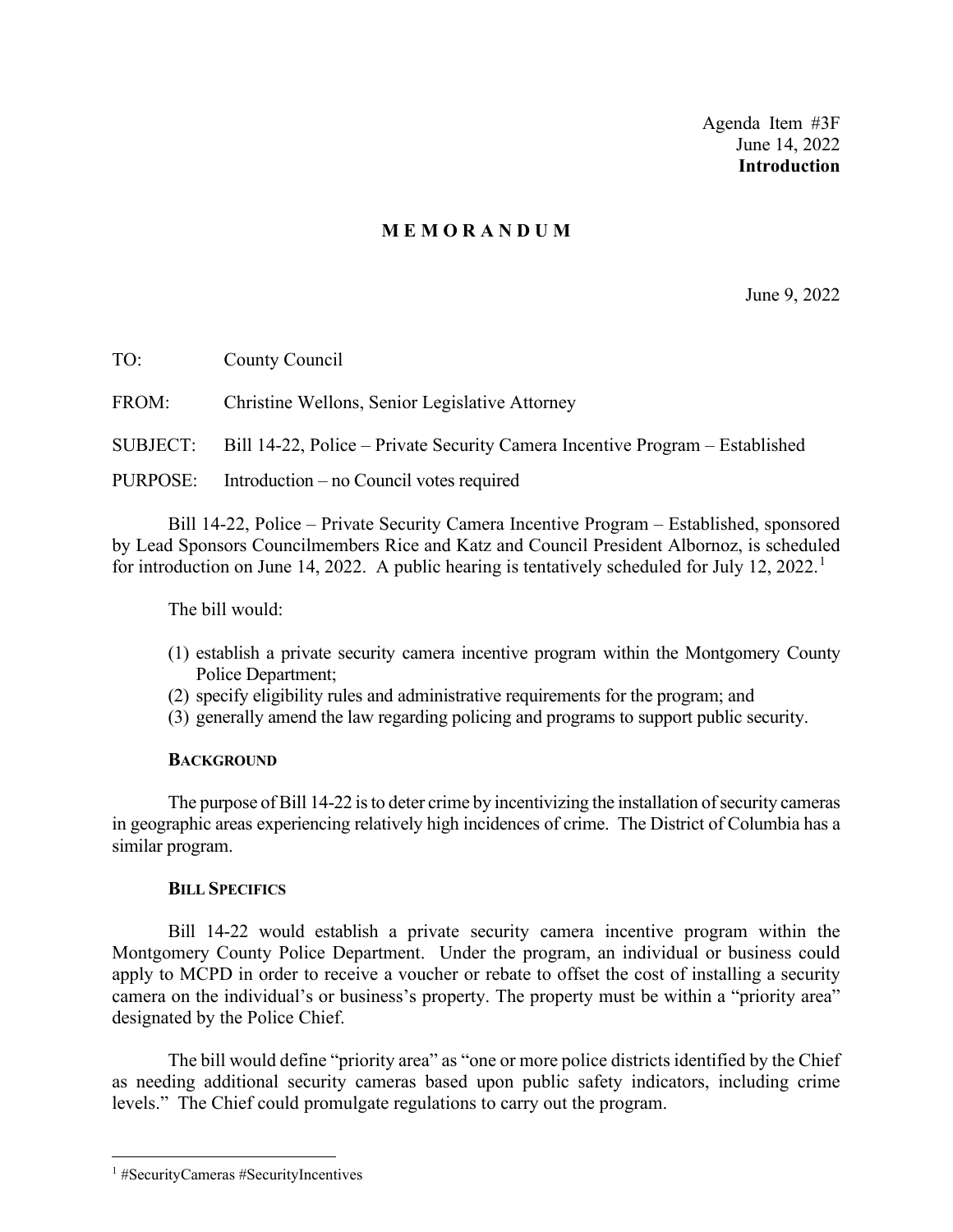Under the bill, the Chief also would be required to report to the Council annually regarding the implementation of the program, including the number and amount of rebates and vouchers awarded, and the efficacy of the program.

This packet contains: Circle #  $Bill 14-22$  1  $LRR$  4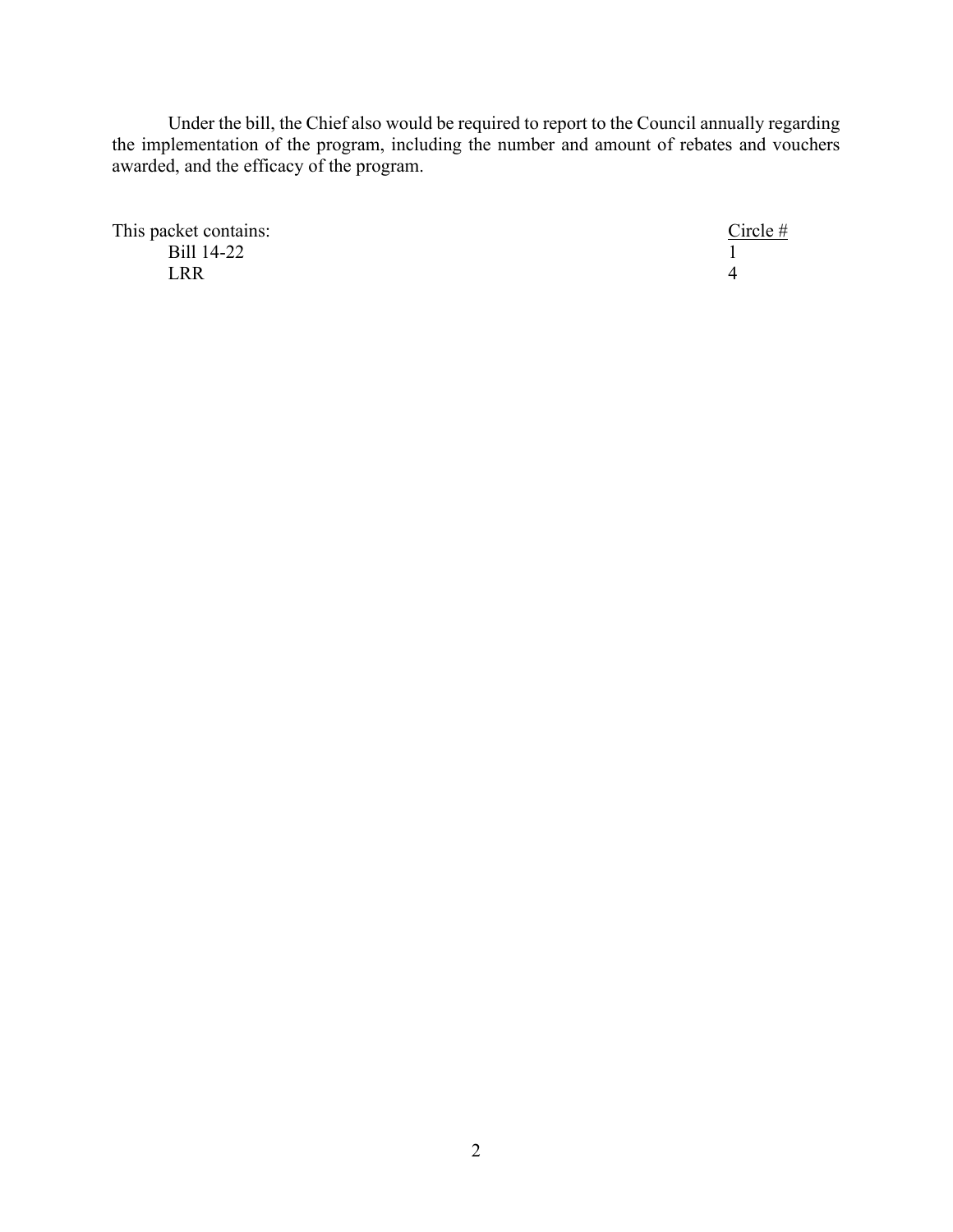| Bill No.  14-22 |                                                                                                                                                                                          |
|-----------------|------------------------------------------------------------------------------------------------------------------------------------------------------------------------------------------|
|                 |                                                                                                                                                                                          |
|                 |                                                                                                                                                                                          |
| Established     |                                                                                                                                                                                          |
|                 |                                                                                                                                                                                          |
|                 |                                                                                                                                                                                          |
|                 |                                                                                                                                                                                          |
|                 |                                                                                                                                                                                          |
|                 |                                                                                                                                                                                          |
|                 |                                                                                                                                                                                          |
| Sunset Date:    |                                                                                                                                                                                          |
|                 |                                                                                                                                                                                          |
|                 | Concerning: Police - Private Security<br>Camera Incentive Program<br>Revised: 6/6/2022 Draft No. 1<br>Introduced: June 14, 2022<br>Expires: December 13, 2022<br>Ch. , Laws of Mont. Co. |

# **COUNTY COUNCIL FOR MONTGOMERY COUNTY, MARYLAND**

Lead Sponsors: Councilmembers Rice and Katz and Council President Albornoz

# **AN ACT** to:

- (1) establish a private security camera incentive program within the Montgomery County Police Department;
- (2) specify eligibility rules and administrative requirements for the program; and
- (3) generally amend the law regarding policing and programs to support public security.

#### By adding

Montgomery County Code Chapter 35, Police Section 35-13C

**Boldface** *Heading or defined term.*<br>
Underlining *Added to existing law by e* **Double underlining**<br> **IDouble boldface brackets**<br> **IDouble boldface brackets** 

Underlining *Added to existing law by original bill.* **[**Single boldface brackets**]** *Deleted from existing law by original bill.* **(b)**  $\mathbf{b}$  **[l boldface brackets]]** *Deleted from existing law or the bill by amendment.* Existing law unaffected by bill.

*The County Council for Montgomery County, Maryland approves the following Act:*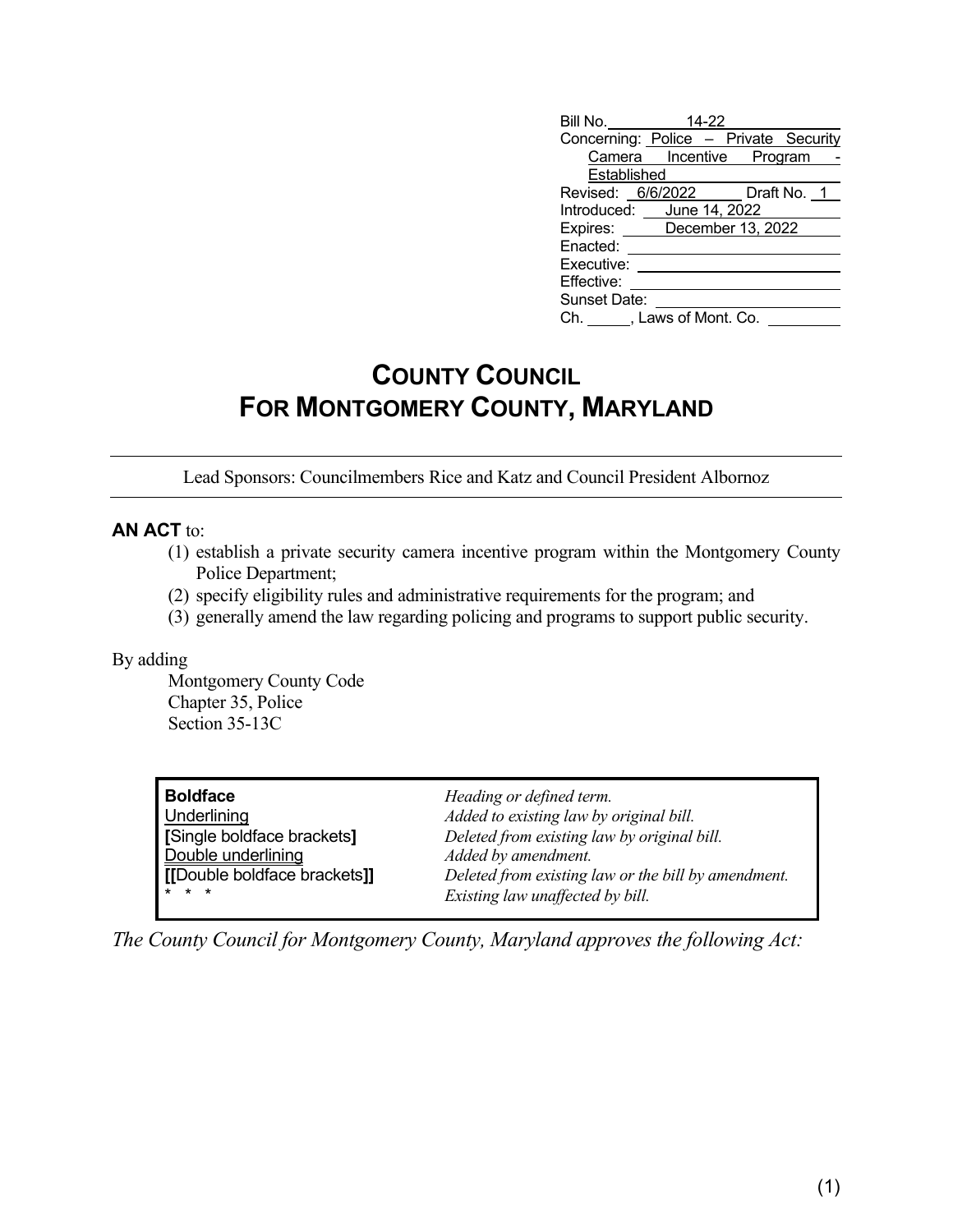| $\mathbf{1}$   |            | Sec 1. Section 35-13C is added as follows:                                                 |
|----------------|------------|--------------------------------------------------------------------------------------------|
| $\overline{2}$ |            | <b>35-13C. Private Security Camera Incentive Program.</b>                                  |
| 3              | <u>(a)</u> | <i>Definitions.</i> In this Section, the following terms have the meanings                 |
| 4              |            | indicated.                                                                                 |
| 5              |            | <i>Chief</i> means the Montgomery County Police Chief or the Chief's                       |
| 6              |            | designee.                                                                                  |
| 7              |            | <b>Department means the Montgomery County Police Department.</b>                           |
| 8              |            | <i>Priority area</i> means one or more police districts identified by the Chief            |
| 9              |            | as needing additional security cameras based upon public safety                            |
| 10             |            | indicators, including crime levels.                                                        |
| 11             |            | <i>Program</i> means the private security camera incentive program                         |
| 12             |            | established under this Section.                                                            |
| 13             |            | <i>Security camera</i> means an outdoor surveillance camera system, with                   |
| 14             |            | <u>functioning digital video recording capability, that is installed on property</u>       |
| 15             |            | <u>owned or leased by an individual, business, or nonprofit organization.</u>              |
| 16             | <u>(b)</u> | <i>Program established.</i> There is a private security camera incentive                   |
| 17             |            | program within the Department.                                                             |
| 18             | $\Omega$   | <i>Criteria to receive a rebate or youcher.</i> An owner or lessee of a property           |
| 19             |            | <u>may qualify to receive a rebate or voucher under the program if:</u>                    |
| 20             |            | (1)<br>the applicant is an individual, business, or nonprofit organization;                |
| 21             |            | the property is located within a priority area;<br>(2)                                     |
| 22             |            | the rebate or voucher is used solely to offset the costs of a security<br>$\left(3\right)$ |
| 23             |            | camera;                                                                                    |
| 24             |            | the application is submitted in the form and manner prescribed by<br>(4)                   |
| 25             |            | the Chief; and                                                                             |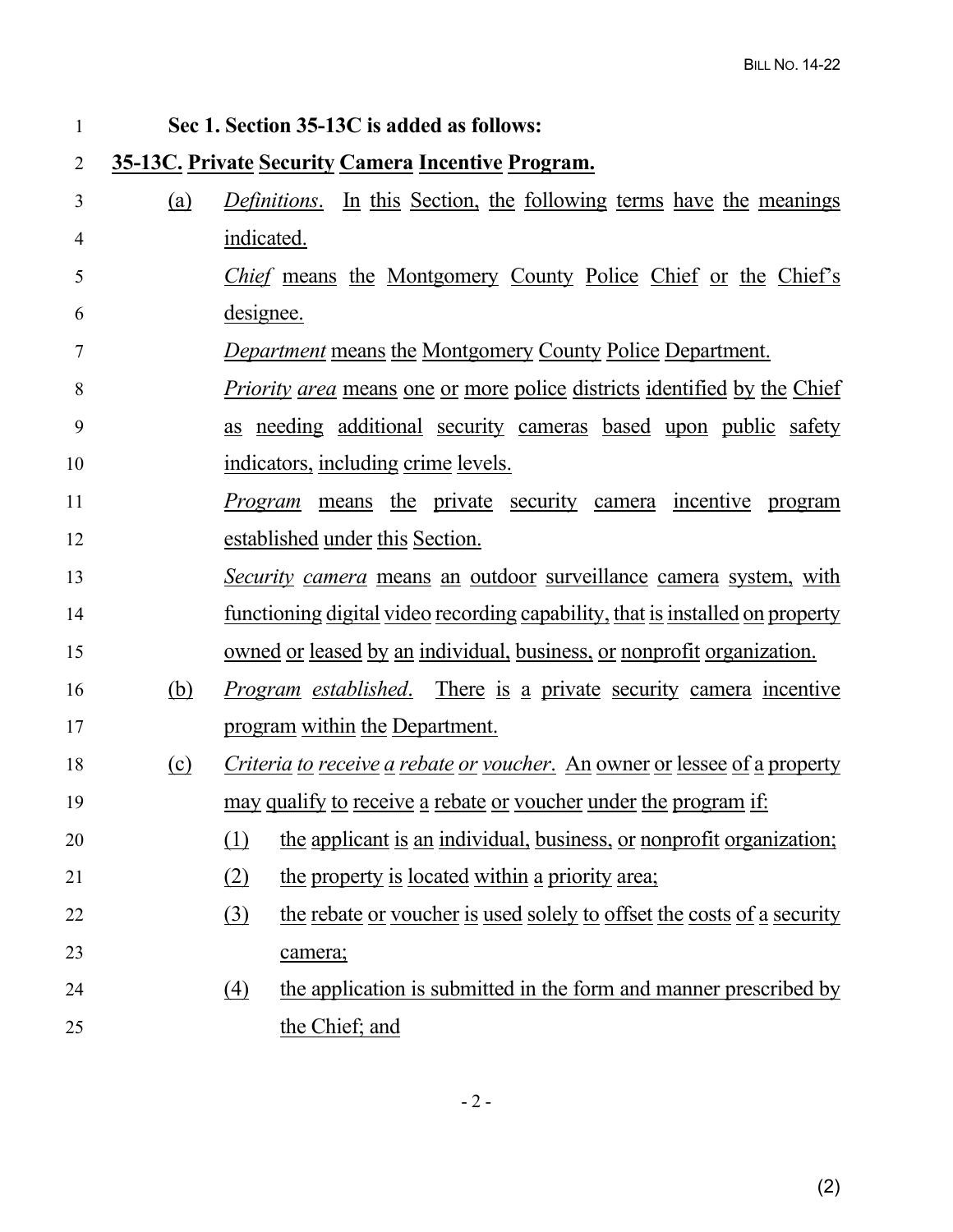| 26 |            | the security camera is purchased and installed after the effective<br>(5)            |
|----|------------|--------------------------------------------------------------------------------------|
| 27 |            | date of this Section.                                                                |
| 28 | (d)        | <b>Funding and limitations.</b>                                                      |
| 29 |            | <u>The amount of a rebate or voucher under the program must not</u><br>(1)           |
| 30 |            | exceed the purchase cost of a security camera.                                       |
| 31 |            | Rebates and vouchers provided under the program are subject to<br>(2)                |
| 32 |            | appropriation.                                                                       |
| 33 |            | <u>The Department may seek federal or state funding to support the</u><br><u>(3)</u> |
| 34 |            | program.                                                                             |
| 35 | (e)        | The Chief may promulgate Method (2) regulations to<br>Regulations.                   |
| 36 |            | implement the requirements of this Section.                                          |
| 37 | <u>(f)</u> | <u>Annual report. The Chief must report to the Council annually regarding</u>        |
| 38 |            | the implementation of the program, including the number and amount of                |
| 39 |            | rebates and vouchers awarded, and the efficacy of the program.                       |
|    |            |                                                                                      |